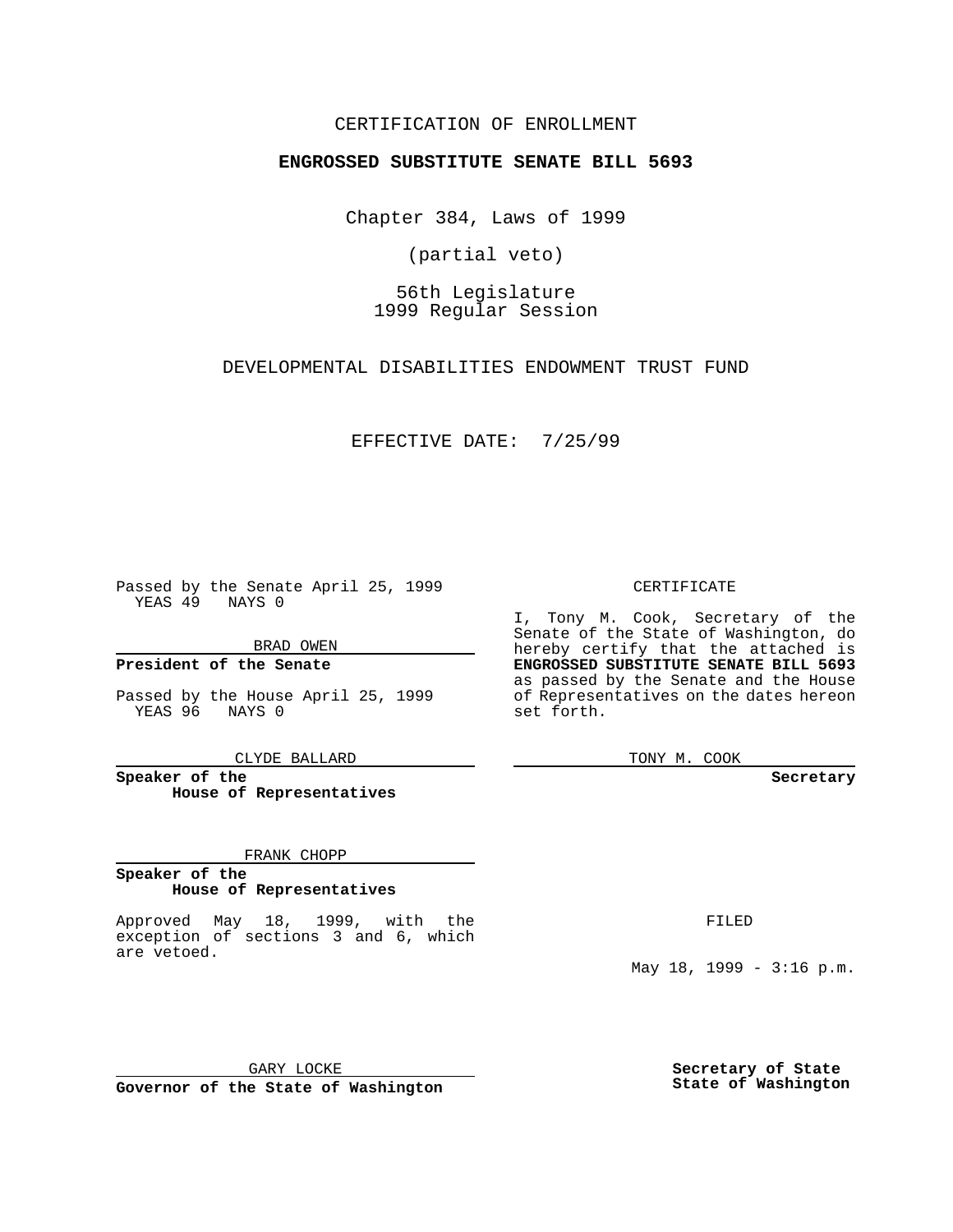# **ENGROSSED SUBSTITUTE SENATE BILL 5693** \_\_\_\_\_\_\_\_\_\_\_\_\_\_\_\_\_\_\_\_\_\_\_\_\_\_\_\_\_\_\_\_\_\_\_\_\_\_\_\_\_\_\_\_\_\_\_

\_\_\_\_\_\_\_\_\_\_\_\_\_\_\_\_\_\_\_\_\_\_\_\_\_\_\_\_\_\_\_\_\_\_\_\_\_\_\_\_\_\_\_\_\_\_\_

Passed Legislature - 1999 Regular Session

### **State of Washington 56th Legislature 1999 Regular Session**

**By** Senate Committee on Health & Long-Term Care (originally sponsored by Senators Wojahn, McDonald, Deccio, Thibaudeau, Roach, Winsley, Oke, Rasmussen, Prentice and Costa)

Read first time 03/03/1999.

 AN ACT Relating to establishing a public/private endowment for developmental disabilities services; amending RCW 43.79A.040; and adding new sections to chapter 43.330 RCW.

BE IT ENACTED BY THE LEGISLATURE OF THE STATE OF WASHINGTON:

 NEW SECTION. **Sec. 1.** LEGISLATIVE INTENT. The legislature recognizes that the main and most enduring support for persons with developmental disabilities, along with public resources, is their immediate and extended families. The legislature recognizes that these families are searching for ways to provide for the long-term continuing care of their disabled family member when the family can no longer provide that care. It is the intent of the legislature to encourage and assist families to engage in long-range financial planning and to contribute to the lifetime care of their disabled family member. To further these objectives, this chapter is enacted to finance long-term care for persons with developmental disabilities through an endowment funded jointly by the investment of public funds and dedicated family contributions.

 The establishment of this endowment is not intended to diminish the state's responsibility for funding services currently available to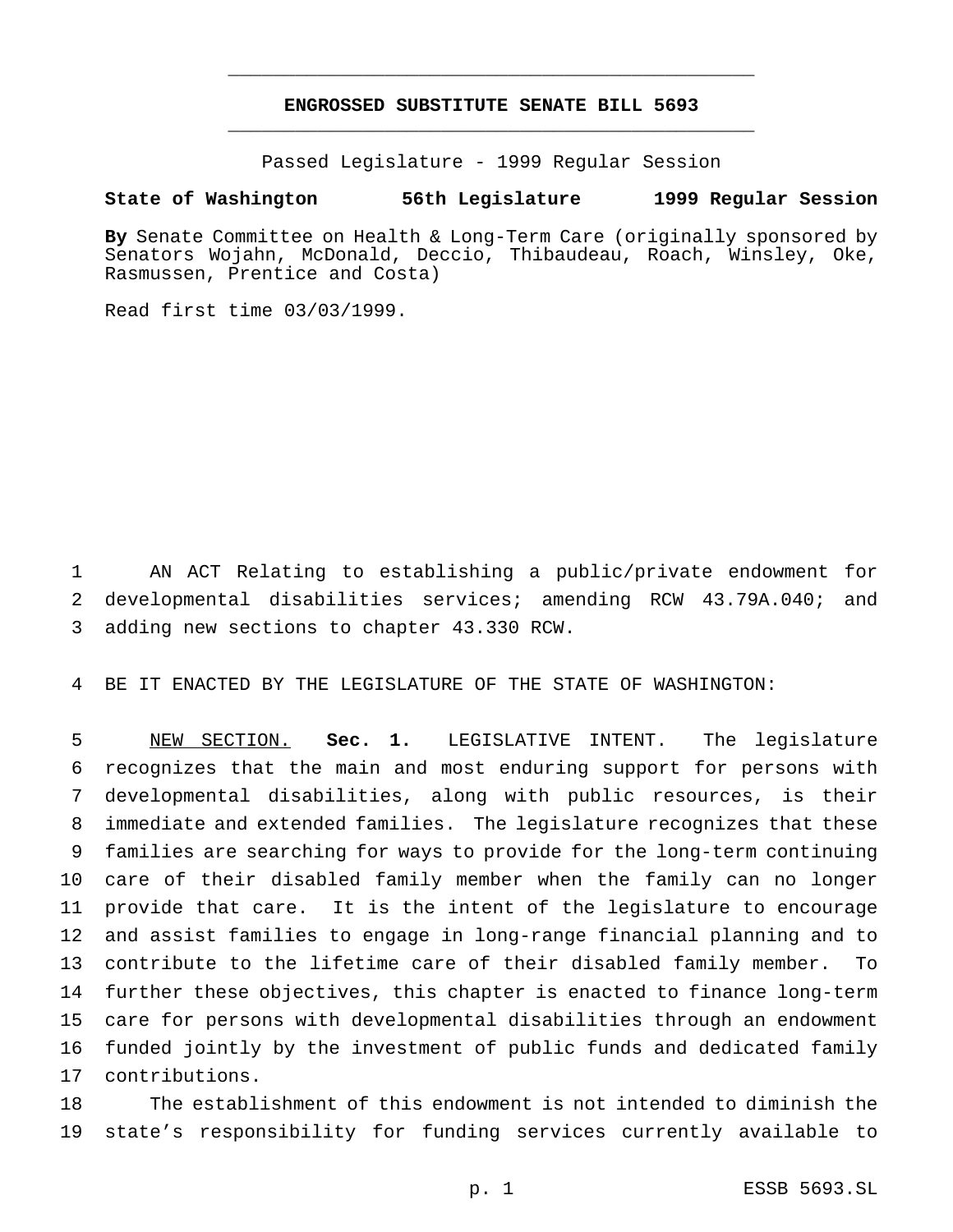future endowment participants, subject to available funding, nor is it the intent of the legislature, by the creation of this public/private endowment, to impose additional, unintended financial liabilities on the public.

 NEW SECTION. **Sec. 2.** DEVELOPMENTAL DISABILITIES ENDOWMENT TRUST FUND. (1) The developmental disabilities endowment trust fund is created in the custody of the state treasurer. Expenditures from the fund may be used only for the purposes of the developmental disabilities endowment established under this chapter. Only the developmental disabilities endowment governing board or the board's designee may authorize expenditures from the fund. The fund shall retain its interest earnings in accordance with RCW 43.79A.040.

 (2) The developmental disabilities endowment governing board shall deposit in the fund all money received for the program, including state appropriations and private matching contributions. With the exception of investment and operating costs associated with the investment of money by the state treasurer and the investment board paid under RCW 43.08.190, 43.79A.040, 43.33A.160, and 43.84.160, the fund shall be credited with all investment income earned by the fund. Disbursements from the fund are exempt from appropriations and the allotment provisions of chapter 43.88 RCW. However, money used for program administration is subject to the allotment and budgetary controls of chapter 43.88 RCW, and an appropriation is required for these expenditures.

25 \*NEW SECTION. Sec. 3. INVESTMENT OF FUNDS. (1) The state investment board has the full power to invest, reinvest, manage, contract, sell, or exchange investment money in the developmental disabilities endowment trust fund. All investment and operating costs associated with the investment of money shall be paid under RCW 43.08.190, 49.79A.040, 43.33A.160, and 43.84.160. With the exception 31 of these expenses, the earnings from the investment of the money shall be retained by the fund.

 (2) All investments made by the state investment board shall be made with the exercise of that degree of judgment and care under RCW 43.33A.140 and the investment policy established by the state investment board.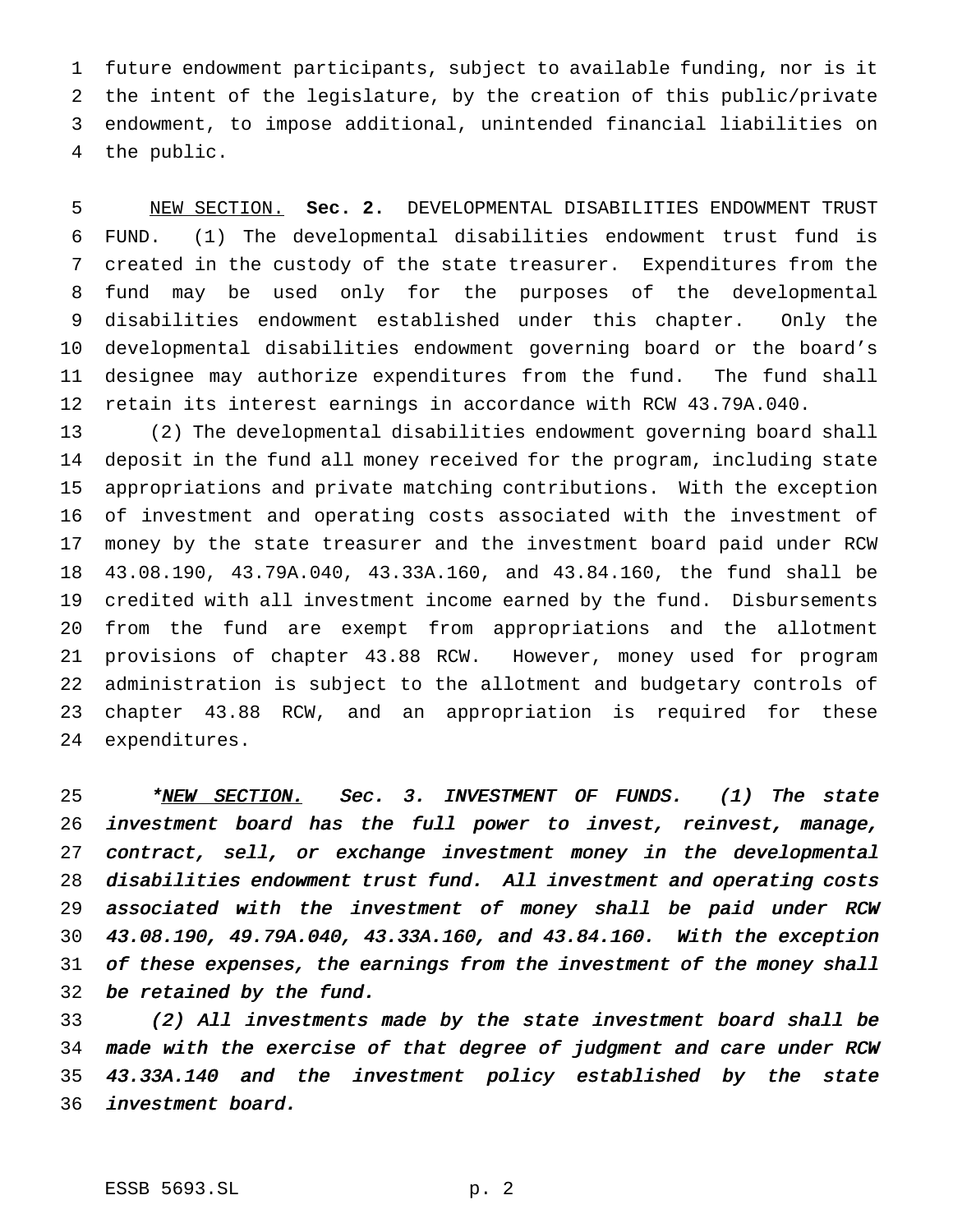(3) As deemed appropriate by the investment board, money in the fund may be commingled for investment with other funds subject to investment by the board.

 (4) The authority to establish all policies relating to the fund, other than the investment policies as set forth in subsections (1) through (3) of this section, resides with the developmental disabilities endowment governing board acting in accordance with the principles set forth in section <sup>5</sup> of this act. With the exception of expenses of the state treasurer and the investment board set forth in subsection (1) of this section, disbursements from the fund shall be made only on the authorization of the developmental disabilities 12 endowment governing board or the board's designee, and money in the 13 fund may be spent only for the purposes of the developmental disabilities endowment program as specified in this chapter.

 (5) The investment board shall routinely consult and communicate with the developmental disabilities endowment governing board on the investment policy, earnings of the trust, and related needs of the program.

**\*Sec. 3 was vetoed. See message at end of chapter.**

 NEW SECTION. **Sec. 4.** DEVELOPMENTAL DISABILITIES ENDOWMENT GOVERNING BOARD. The developmental disabilities endowment governing board is established to design and administer the developmental disabilities endowment. To the extent funds are appropriated for this purpose, the director of the department of community, trade, and economic development shall provide staff and administrative support to the governing board.

 (1) The governing board shall consist of seven members as follows: (a) Three of the members, who shall be appointed by the governor, shall be persons who have demonstrated expertise and leadership in areas such as finance, actuarial science, management, business, or public policy.

 (b) Three members of the board, who shall be appointed by the governor, shall be persons who have demonstrated expertise and leadership in areas such as business, developmental disabilities service design, management, or public policy, and shall be family members of persons with developmental disabilities.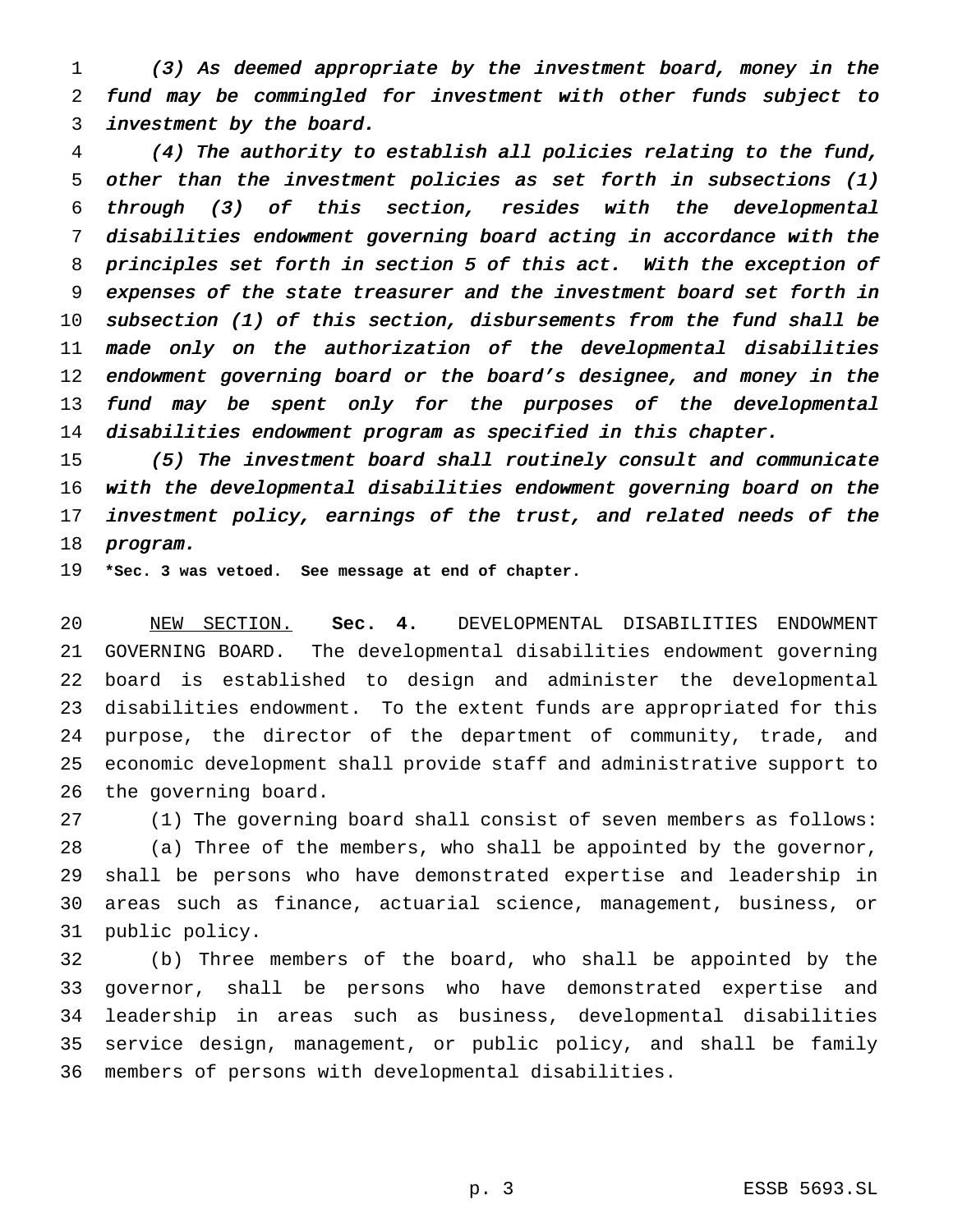(c) The seventh member of the board, who shall serve as chair of the board, shall be appointed by the remaining six members of the board.

 (2) Members of the board shall serve terms of four years and may be appointed for successive terms of four years at the discretion of the appointing authority. However, the governor may stagger the terms of the initial six members of the board so that approximately one-fourth of the members' terms expire each year.

 (3) Members of the board shall be compensated for their service under RCW 43.03.240 and shall be reimbursed for travel expenses as provided in RCW 43.03.050 and 43.03.060.

 (4) The board shall meet periodically as specified by the call of the chair, or a majority of the board.

 NEW SECTION. **Sec. 5.** ENDOWMENT PRINCIPLES. The design, implementation, and administration of the developmental disabilities endowment shall be governed by the following principles:

 (1) The design and operation of the endowment should reward families who set aside resources for their child's future care and provide incentives for continued caregiving by the family.

 (2) The endowment should encourage financial planning and reward caregiving by a broad range of families, not just those who have substantial financial resources.

 (3) Families should not feel compelled to contribute to the endowment in order to meet the needs of continuing care for their child.

 (4) All families should have equal access to developmental disabilities services not funded through the endowment regardless of whether they contribute to the endowment.

 (5) Services funded through the endowment should be stable, ongoing, of reasonable quality, and respectful of individual and family preferences.

 (6) Endowment resources should be expended economically in order to benefit as many families as possible.

 (7) Endowment resources should be managed prudently so that families can be confident that their agreement with the endowment on behalf of their child will be honored.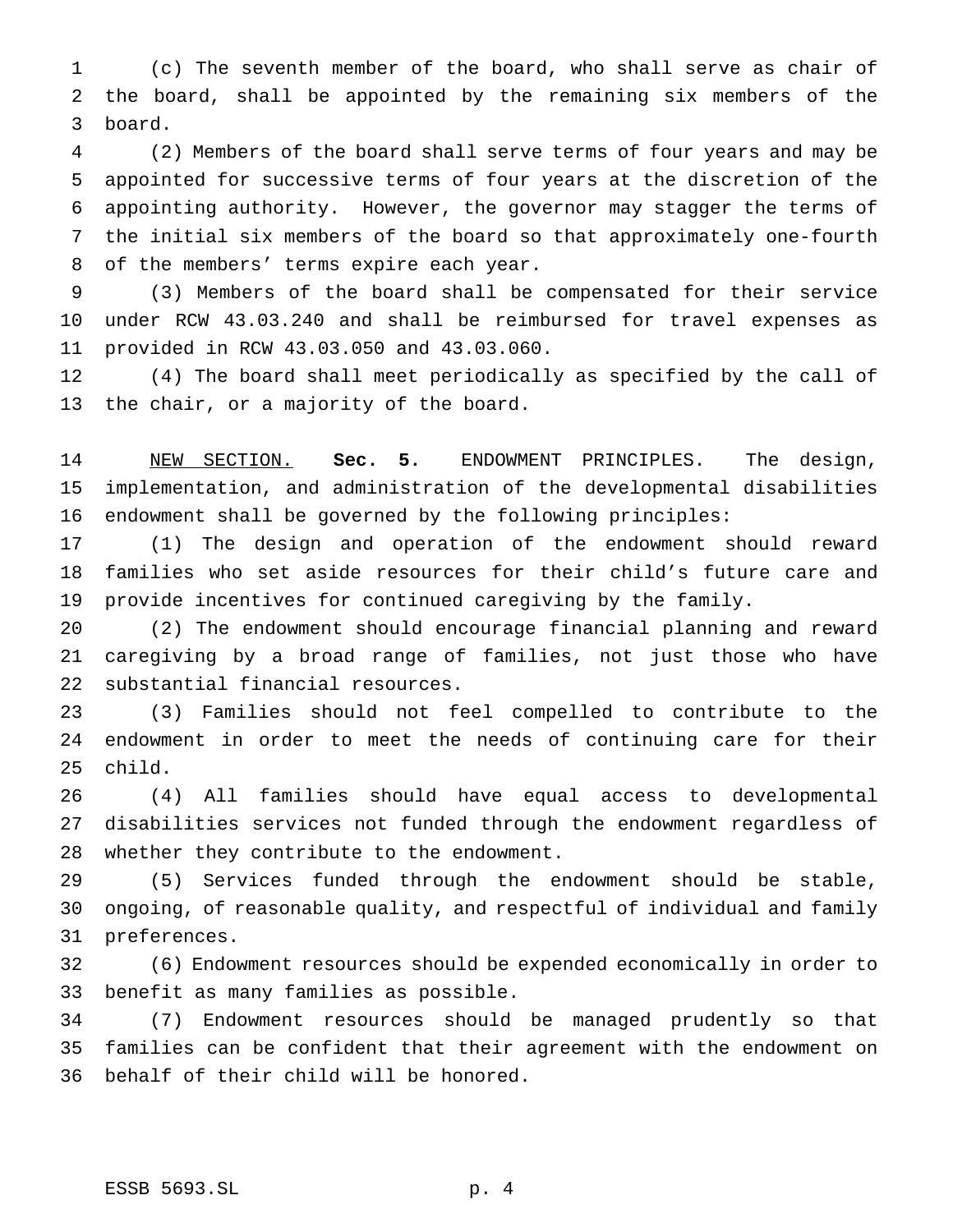(8) The private financial contribution on behalf of each person receiving services from the endowment shall be at least equal to the state's contribution to the endowment.

 (9) In order to be matched with funding from the state's contribution to the endowment, the private contribution on behalf of a beneficiary must be sufficient to support the beneficiary's approved service plan for a significant portion of the beneficiary's anticipated remaining lifetime.

 (10) The rate that state appropriations to the endowment are used to match private contributions shall be such that each legislative appropriation to the developmental disabilities endowment trust fund, including principal and investment income, is not depleted in a period of less than five years.

 (11) Private contributions made on behalf of a particular individual, and the associated state match, shall only be used for services provided upon that person's behalf.

17 \*NEW SECTION. Sec. 6. PROPOSED OPERATING PLAN. To the extent funds are appropriated for this purpose, the developmental disabilities endowment governing board shall contract with an appropriate organization for the development of <sup>a</sup> proposed operating plan for the developmental disabilities endowment program. The proposed operating plan shall be consistent with the endowment principles specified in section <sup>5</sup> of this act. The plan shall address at least the following elements:

 (1) The recommended types of services to be available through the endowment program and their projected average costs per beneficiary;

 (2) An assessment of the number of people likely to apply for participation in the endowment under alternative rates of matching funds, minimum service year requirements, and contribution timing 30 approaches;

 (3) An actuarial analysis of the number of disabled beneficiaries who are likely to be supported under alternative levels of public contribution to the endowment, and the length of time the beneficiaries are likely to be served, under alternative rates of matching funds, 35 minimum service year requirements, and contribution timing approaches; (4) Recommended eligibility criteria for participation in the 37 endowment program;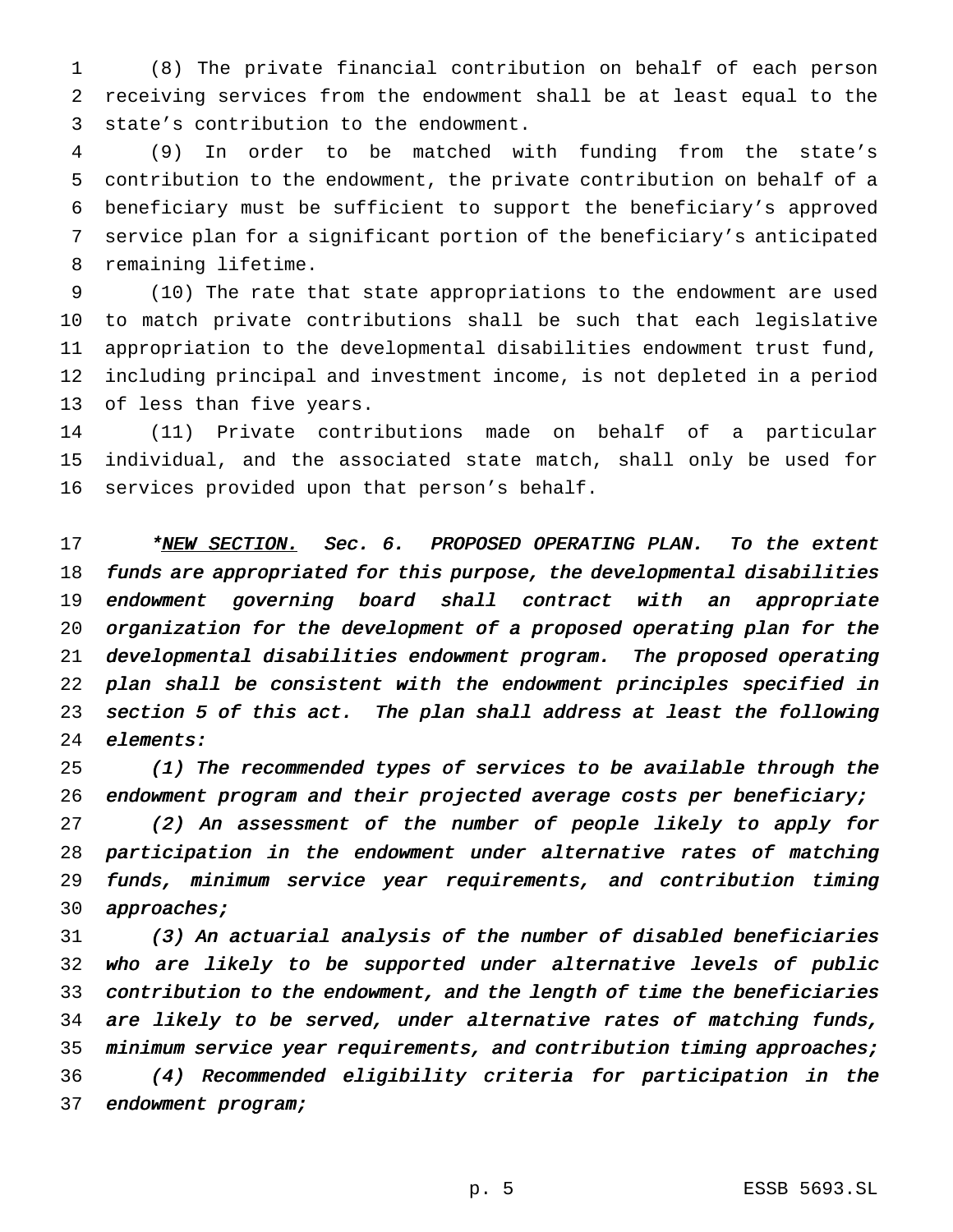(5) Recommended policies regarding withdrawal of private contributions from the endowment in cases of movement out of state, death of the beneficiary, or other circumstances;

 (6) Recommended matching rate of public and private contributions and, for each beneficiary, the maximum annual and lifetime amount of private contributions eligible for public matching funds;

 (7) The recommended minimum years of service on behalf of <sup>a</sup> beneficiary that must be supported by private contributions in order for the contributions to qualify for public matching funds from the 10 endowment;

 (8) The recommended schedule according to which lump sum or periodic private contributions should be made to the endowment in order 13 to qualify for public matching funds;

 (9) <sup>A</sup> recommended program for educating families about the endowment, and about planning for their child's long-term future; and (10) Recommended criteria and procedure for selecting an organization or organizations to administer the developmental disabilities endowment program, and projected administrative costs. **\*Sec. 6 was vetoed. See message at end of chapter.**

 NEW SECTION. **Sec. 7.** PROGRAM IMPLEMENTATION AND ADMINISTRATION. Based on the proposed operating plan under section 6 of this act, and to the extent funds are appropriated for this purpose, the developmental disabilities endowment governing board shall implement and administer, or contract for the administration of, the developmental disabilities endowment program under the principles specified in section 5 of this act. By October 1, 2000, and prior to implementation, the final program design shall be submitted to the appropriate committees of the legislature.

 The secretary of the department of social and health services shall seek to maximize federal reimbursement and matching funds for expenditures made under the endowment program, and shall seek waivers from federal requirements as necessary for the receipt of federal funds.

 The governing board may receive gifts, grants, and endowments from public or private sources as may be made from time to time, in trust or otherwise, for the use and benefit of the purposes of the endowment program and may expend the gifts, grants, and endowments according to their terms.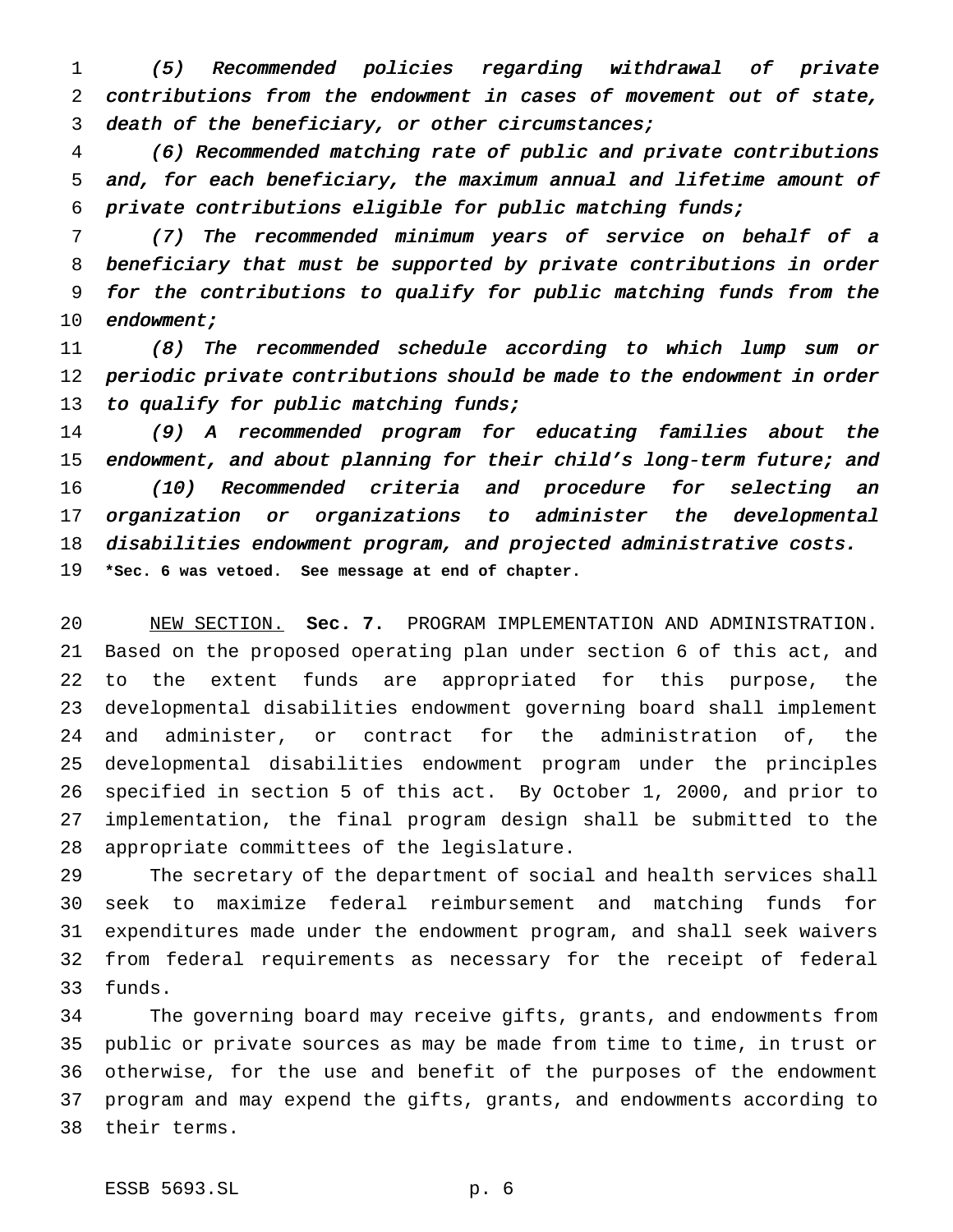**Sec. 8.** RCW 43.79A.040 and 1998 c 268 s 1 are each amended to read as follows:

 (1) Money in the treasurer's trust fund may be deposited, invested, and reinvested by the state treasurer in accordance with RCW 43.84.080 in the same manner and to the same extent as if the money were in the state treasury.

 (2) All income received from investment of the treasurer's trust fund shall be set aside in an account in the treasury trust fund to be known as the investment income account.

 (3) The investment income account may be utilized for the payment of purchased banking services on behalf of treasurer's trust funds including, but not limited to, depository, safekeeping, and disbursement functions for the state treasurer or affected state agencies. The investment income account is subject in all respects to chapter 43.88 RCW, but no appropriation is required for payments to financial institutions. Payments shall occur prior to distribution of earnings set forth in subsection (4) of this section.

 (4)(a) Monthly, the state treasurer shall distribute the earnings credited to the investment income account to the state general fund except under (b) and (c) of this subsection.

 (b) The following accounts and funds shall receive their proportionate share of earnings based upon each account's or fund's average daily balance for the period: The Washington advanced college tuition payment program account, the agricultural local fund, the American Indian scholarship endowment fund, the Washington 26 international exchange scholarship endowment fund, the developmental disabilities endowment trust fund, the energy account, the fair fund, the game farm alternative account, the grain inspection revolving fund, the rural rehabilitation account, the stadium and exhibition center account, the youth athletic facility grant account, the self-insurance revolving fund, the sulfur dioxide abatement account, and the children's trust fund. However, the earnings to be distributed shall first be reduced by the allocation to the state treasurer's service fund pursuant to RCW 43.08.190.

 (c) The following accounts and funds shall receive eighty percent of their proportionate share of earnings based upon each account's or fund's average daily balance for the period: The advanced right of way revolving fund, the advanced environmental mitigation revolving account, the federal narcotics asset forfeitures account, the high